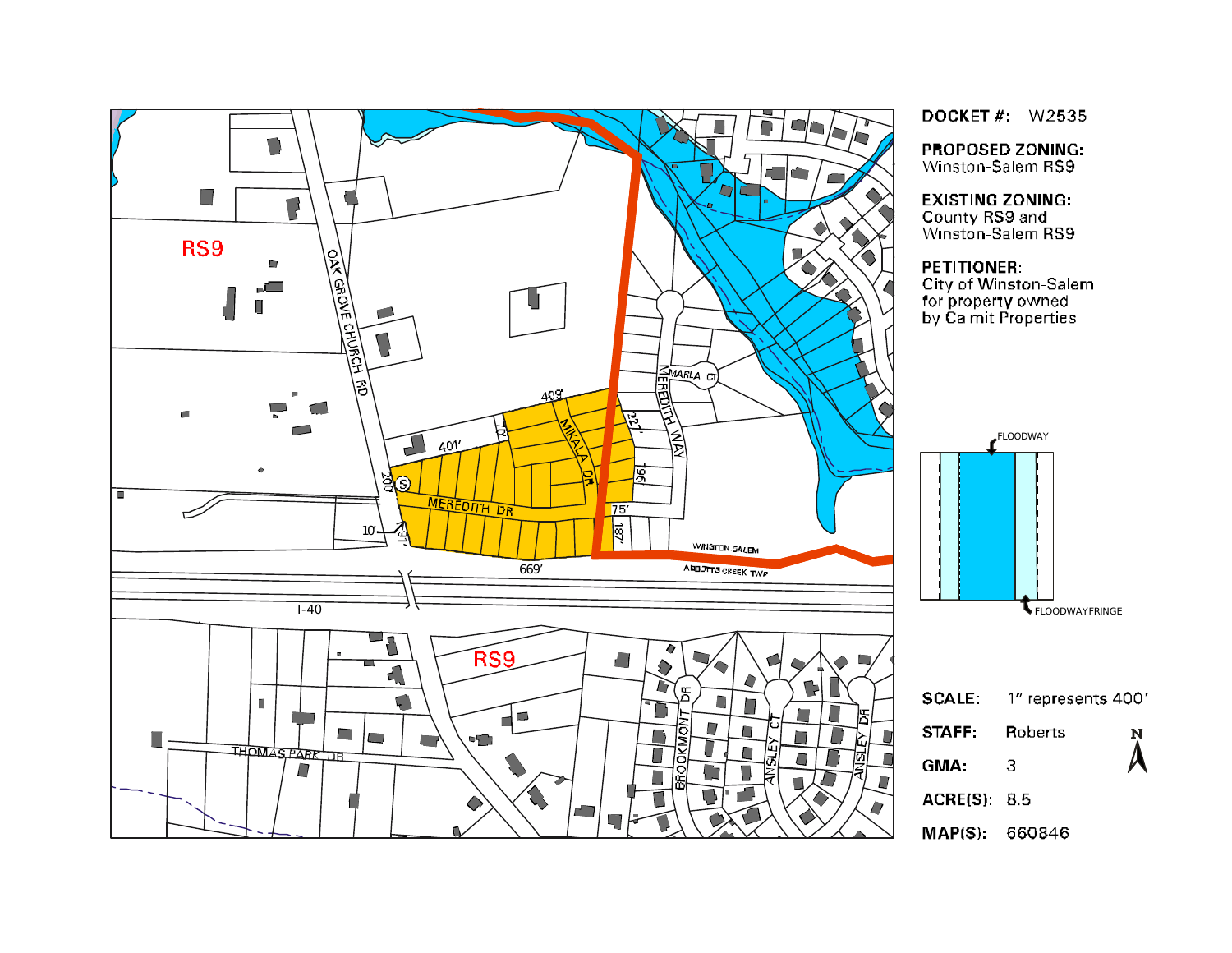March 20, 2002

City of Winston-Salem c/o Bryce A. Stuart, Manager P. O. Box 2511 Winston-Salem, NC 27102

RE: ZONING MAP AMENDMENT W-2535

Dear Mr. Stuart:

The attached report of the Planning Board to the Board of Aldermen is sent to you at the request of the Aldermen. You will be notified by the City Secretary's Office of the date on which the Aldermen will hear this petition.

Sincerely,

A. Paul Norby, AICP Director of Planning

pc: City Secretary's Office, P.O. Box 2511, Winston-Salem, NC 27102 Calmit Properties, 115 Adams Street, Kernersville, NC 27284 Mulvaney Homes, Inc., 1330 East Fourth Street, Suite 300, Charlotte, NC 28204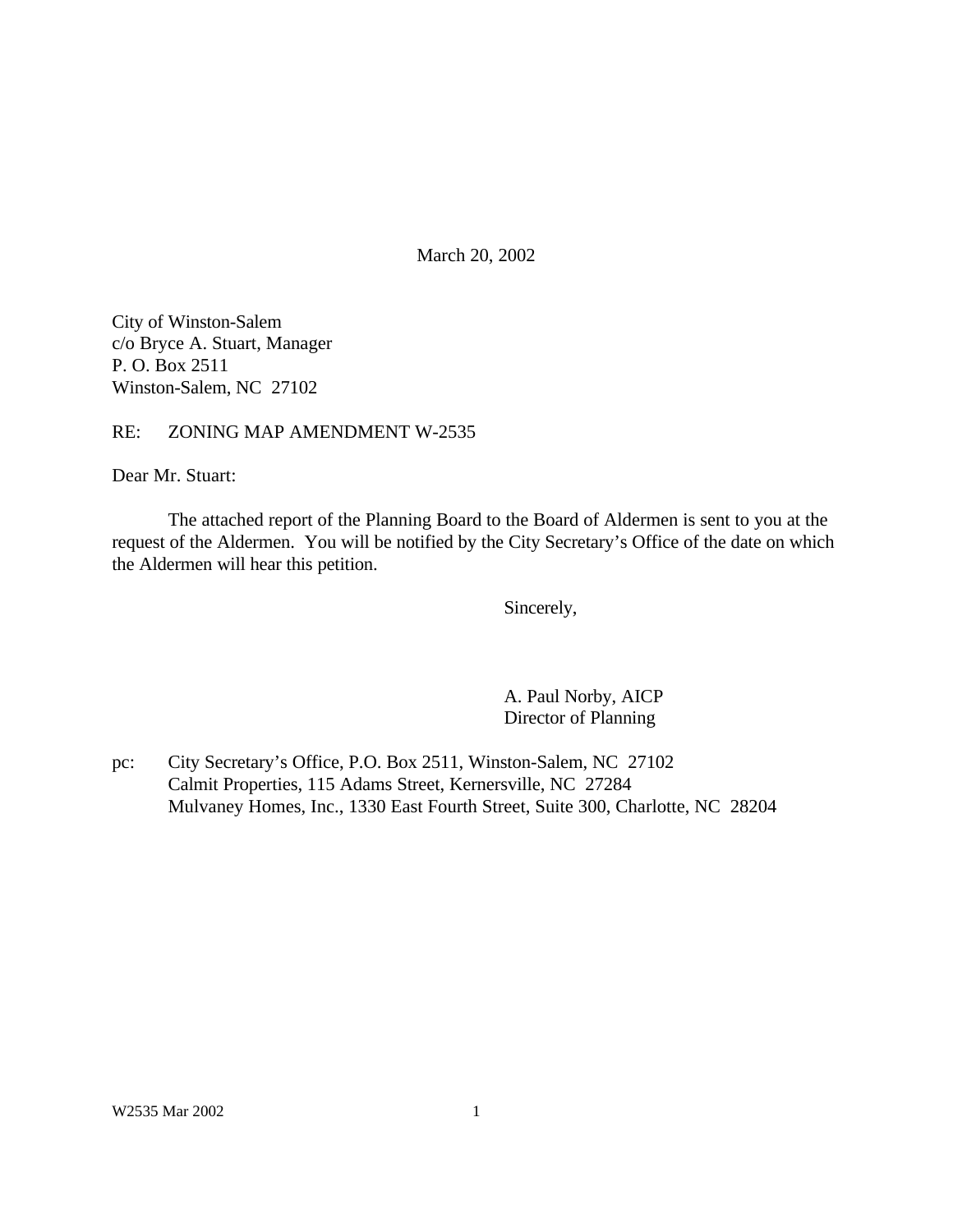# **ACTION REQUEST FORM**

**DATE**: March 20, 2002 **TO**: The Honorable Mayor and Board of Aldermen **FROM**: A. Paul Norby, AICP, Director of Planning

# **BOARD ACTION REQUEST**:

Request for Public Hearing on zoning map amendment of City of Winston-Salem for property owned by Calmit Properties and Mulvaney Homes, Inc.

# **SUMMARY OF INFORMATION**:

Zoning map amendment of City of Winston-Salem for property owned by Calmit Properties and Mulvaney Homes, Inc. from County and City RS-9 to City RS-9: property is located at the northeast quadrant of I-40 and Oak Grove Church Road (Zoning Docket W-2535).

## **PLANNING BOARD ACTION**:

| <b>MOTION ON PETITION: APPROVAL</b> |                     |
|-------------------------------------|---------------------|
| FOR:                                | <b>UNANIMOUS</b>    |
| <b>AGAINST:</b>                     | <b>NONE</b>         |
| <b>SITE PLAN ACTION:</b>            | <b>NOT REQUIRED</b> |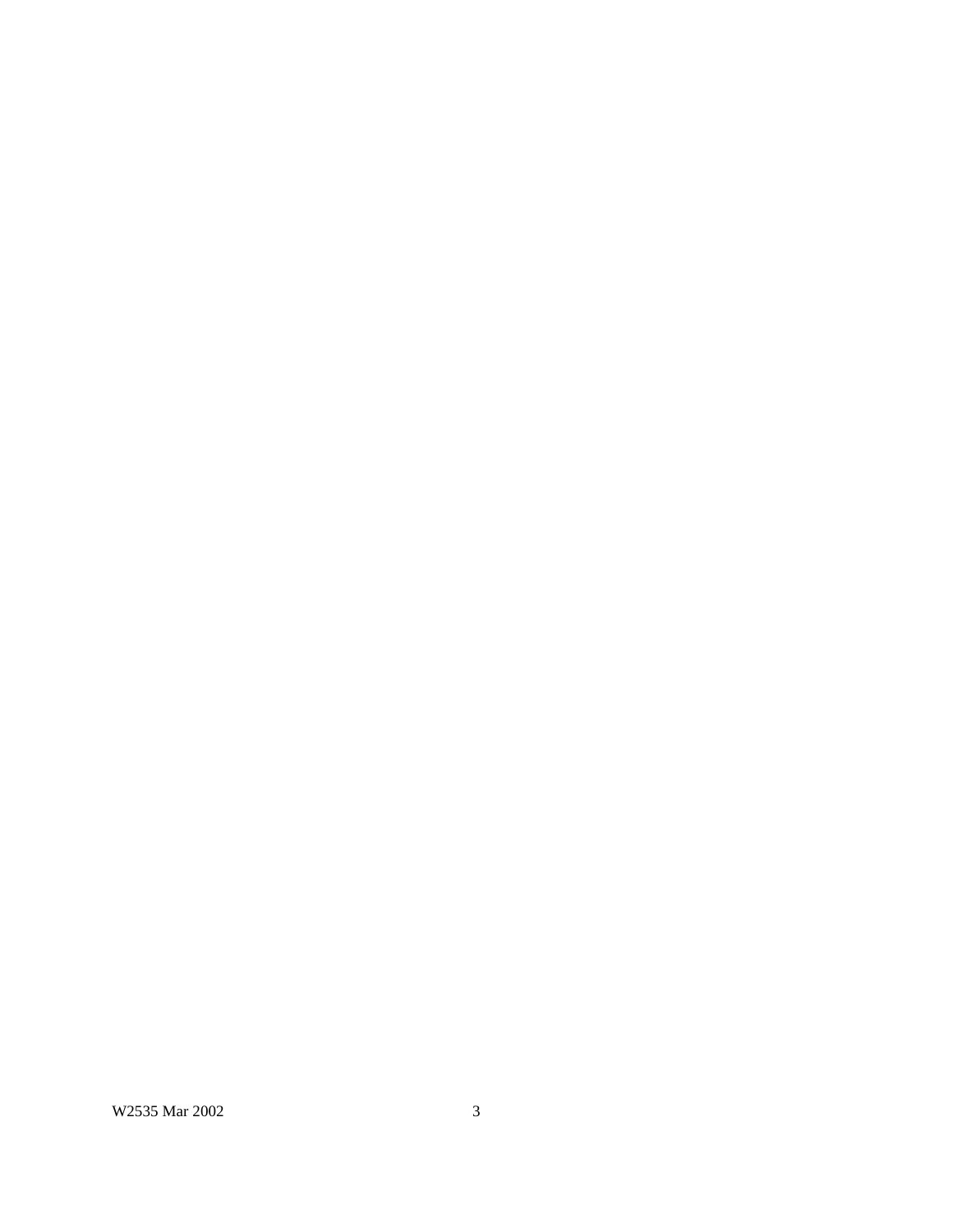#### CITY ORDINANCE - GENERAL USE

Zoning Petition of City of Winston-Salem for property owned by Calmit Properties and Mulvaney Homes, Inc., Docket W-2535

AN ORDINANCE AMENDING THE WINSTON-SALEM CITY ZONING ORDINANCE AND THE OFFICIAL ZONING MAP OF THE CITY OF WINSTON-SALEM, N.C.

\_\_\_\_\_\_\_\_\_\_\_\_\_\_\_\_\_\_\_\_\_\_\_\_\_\_\_\_\_\_\_\_\_\_\_\_\_\_\_

BE IT ORDAINED by the Board of Aldermen of the City of Winston-Salem as follows:

Section 1. The Winston-Salem City Zoning Ordinance and the Official Zoning Map of the

City of Winston-Salem, N.C. are hereby amended by changing from County RS-9 and City RS-9

to City RS-9 the zoning classification of the following described property:

Tax Block 5633D, Tax Lots 1-19 and 76-86

Section 2. This ordinance shall become effective upon adoption.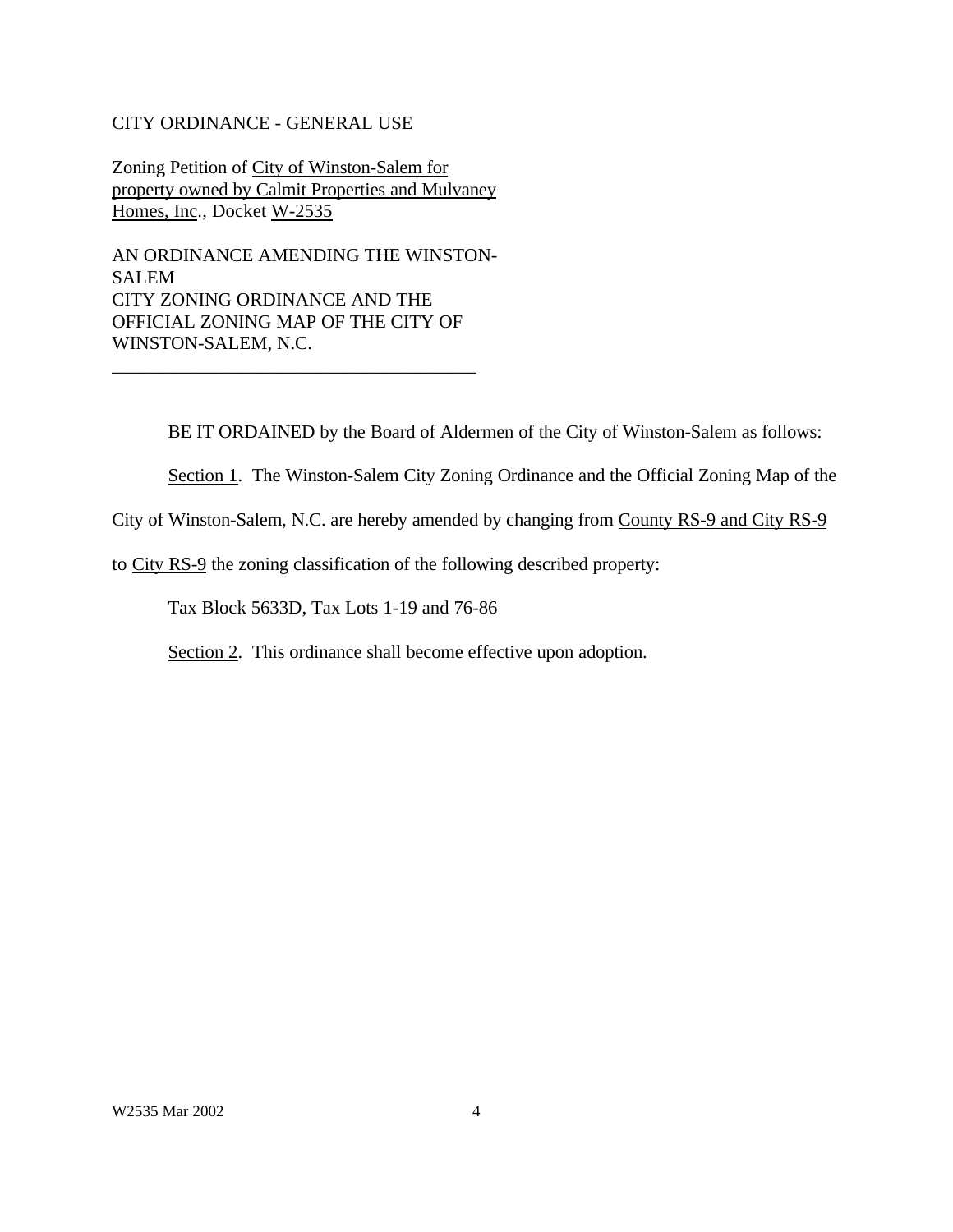#### **ZONING STAFF REPORT**

**DOCKET #** W-2535 **STAFF:** Gary Roberts

Petitioner(s): City of Winston-Salem Ownership: Calmit Properties and Mulvaney Homes, Inc.

### **REQUEST**

From: County RS-9 and City RS-9 To: City RS-9

Acreage: 8.5 acres

## **LOCATION**

Street: Northeast quadrant of I-40 and Oak Grove Church Road. Jurisdiction: City of Winston-Salem. Ward: Closest to East.

### **ANALYSIS**

Currently an annexation petition for the subject property is pending before the Board of Aldermen. The current rezoning request consists of 8.5 acres located on the northeast quadrant of I-40 and Oak Grove Church Road. The Planning Board's role in reviewing this petition pertains only to the zoning jurisdiction. The decision to annex the property is made by the Board of Aldermen upon recommendation by the Public Works Committee.

This proposal will not change the permitted uses of the subject property, but will reclassify the newly incorporated property (once finalized) from its present Forsyth County zoning classification to the equivalent City of Winston-Salem zoning classification. The two zoning classifications are equivalent and there are no changes in development rights or constraints.

The property owner was notified of this zoning classification change by certified mail and the certified receipt is on file in the zoning docket.

#### **STAFF RECOMMENDATION**

Zoning: **APPROVAL**.

#### **PUBLIC HEARING**

FOR: None

W2535 Mar 2002 5